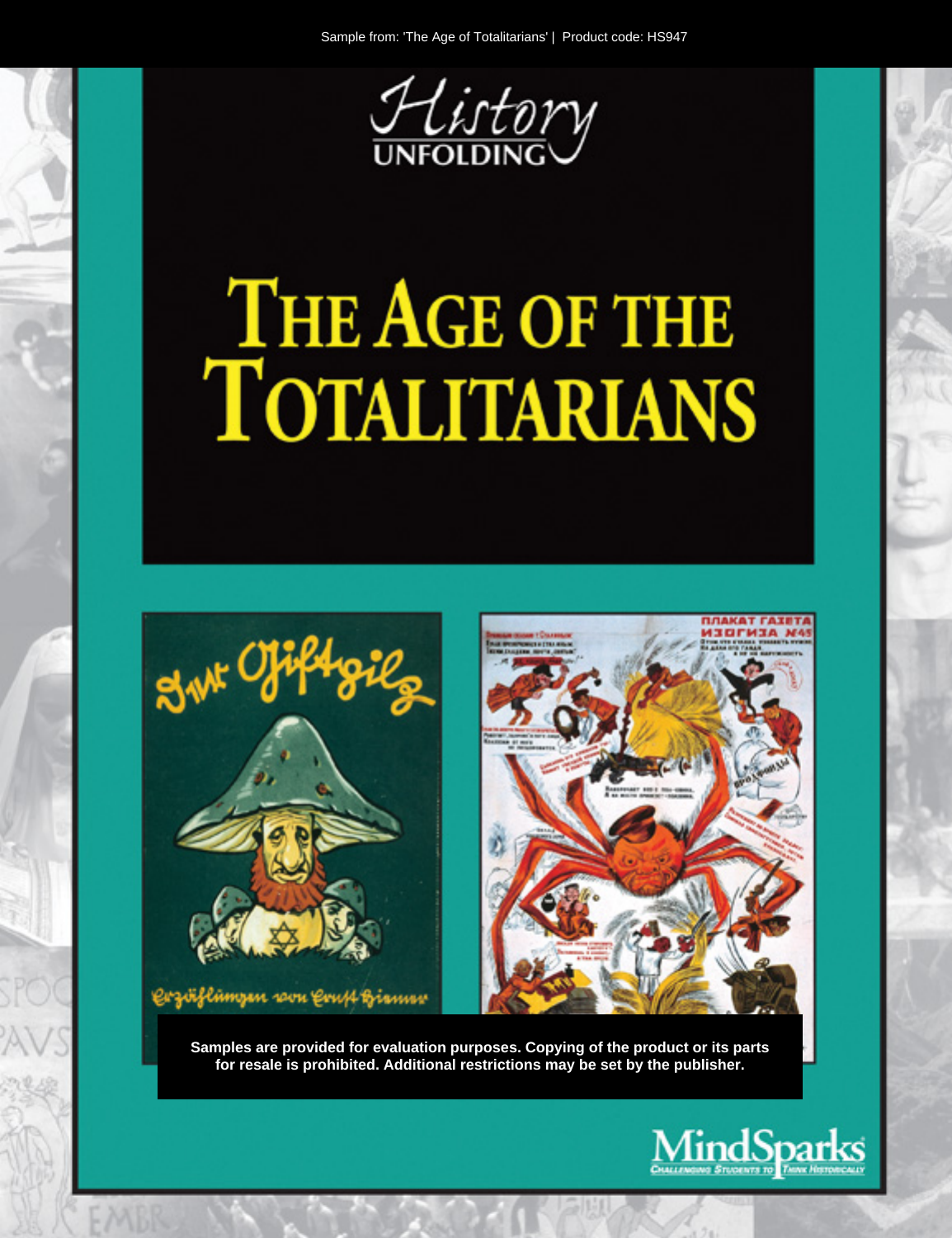# **Contents**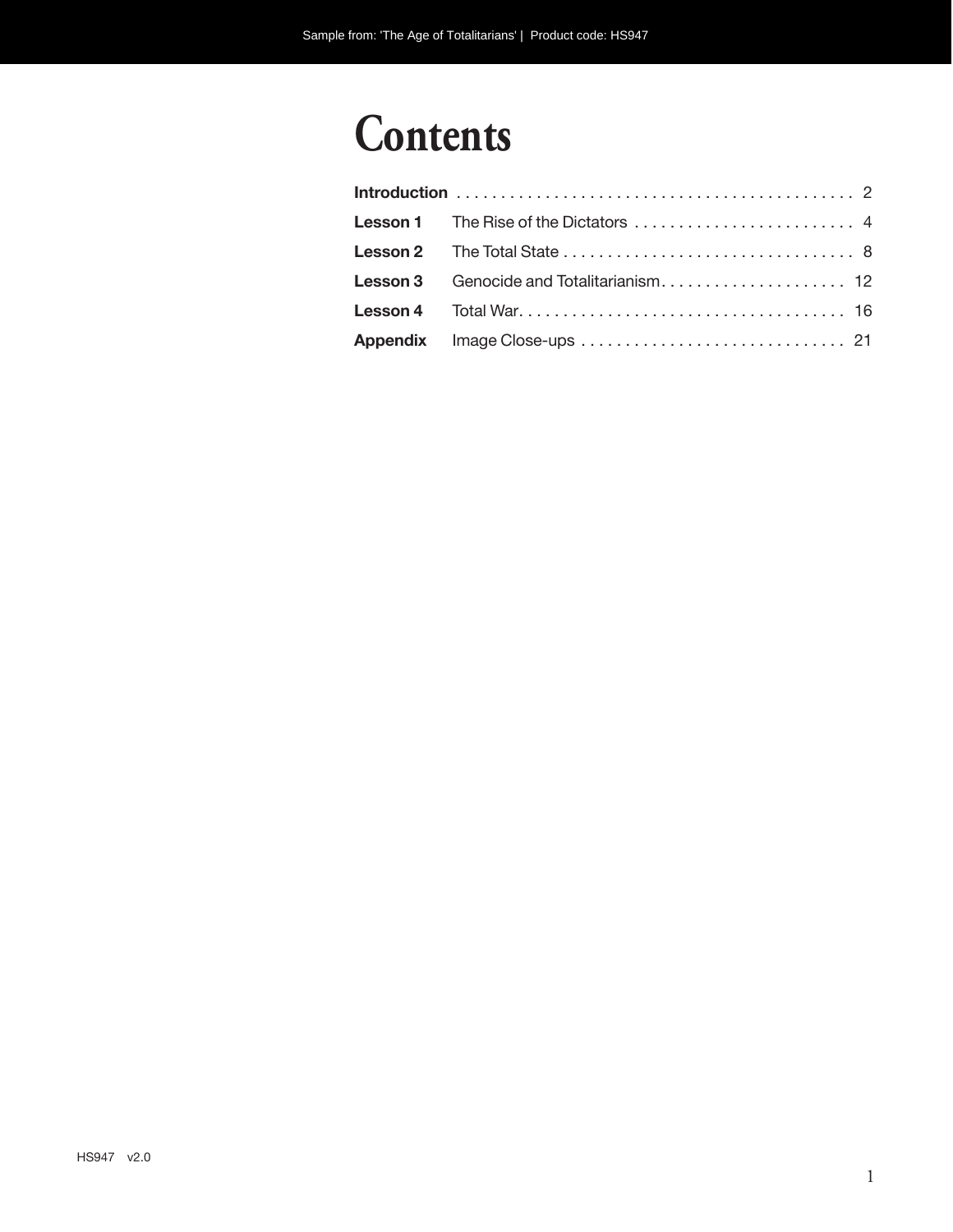### *The Age of the Totalitarians*

# **Introduction**

# **Tyranny and the 20th Century**

Tyranny is as old as human history. But the 20th century gave the world a new word for a different, vastly more pervasive form of tyranny. That word is "totalitarian."

Historians argue about this word. Not all of them accept the need for it. Still, there is no denying the fact that the modern industrial, military and communications technology of the past century gave authoritarian rulers powerful new tools to use in exercising their will to power. Perhaps just as importantly, the modern age saw the birth of ideologies of right and left justifying total state control and basing this justification on the need to eliminate entire classes of human beings.

Rulers such as Hitler, Stalin, Mao and Pol Pot have seemed positively driven to achieve absolute and total control over all of the political, economic, social and even psychological aspects of their people's lives. Given this, the word "totalitarian" seems apt.

In any case, the concept is explored in this booklet/transparency set by focusing primarily on the dictatorships of Hitler and Stalin and on the terrible years of the 1930s and '40s. The set uses 12 visual displays to focus on several key themes in this story. Each lesson uses three visual displays to explore one broad topic. Briefly, the four lessons are as follows:

#### **The Rise of the Dictators**

The illustrations here focus exclusively on Hitler and Stalin and the similar yet somewhat different ways in which they presented themselves to their people and justified their drive to total power.

#### **The Total State**

The totalitarian state attempted to depict itself as larger than life itself. Through rallies, enormous state projects and many other ways it sought to convey an image of all-encompassing power. The lesson illustrates this theme and also looks at how this drive for power was justified by identifying malevolent race or class enemies, whole groups marked for destruction by the totalitarian dictators.

#### **Genocide and Totalitarianism**

Both of the two great tyrannies of the 1930s and '40s resulted in acts of unspeakable genocide in which many millions perished.

#### **Total War**

In addition to Hitler and Stalin, the dictators in Japan drove the world toward war in the 1930s. This lesson deals with the world war that resulted by posing the question: Is the totalitarian state inherently aggressive and does it have a need to find an outlet for such aggression in war?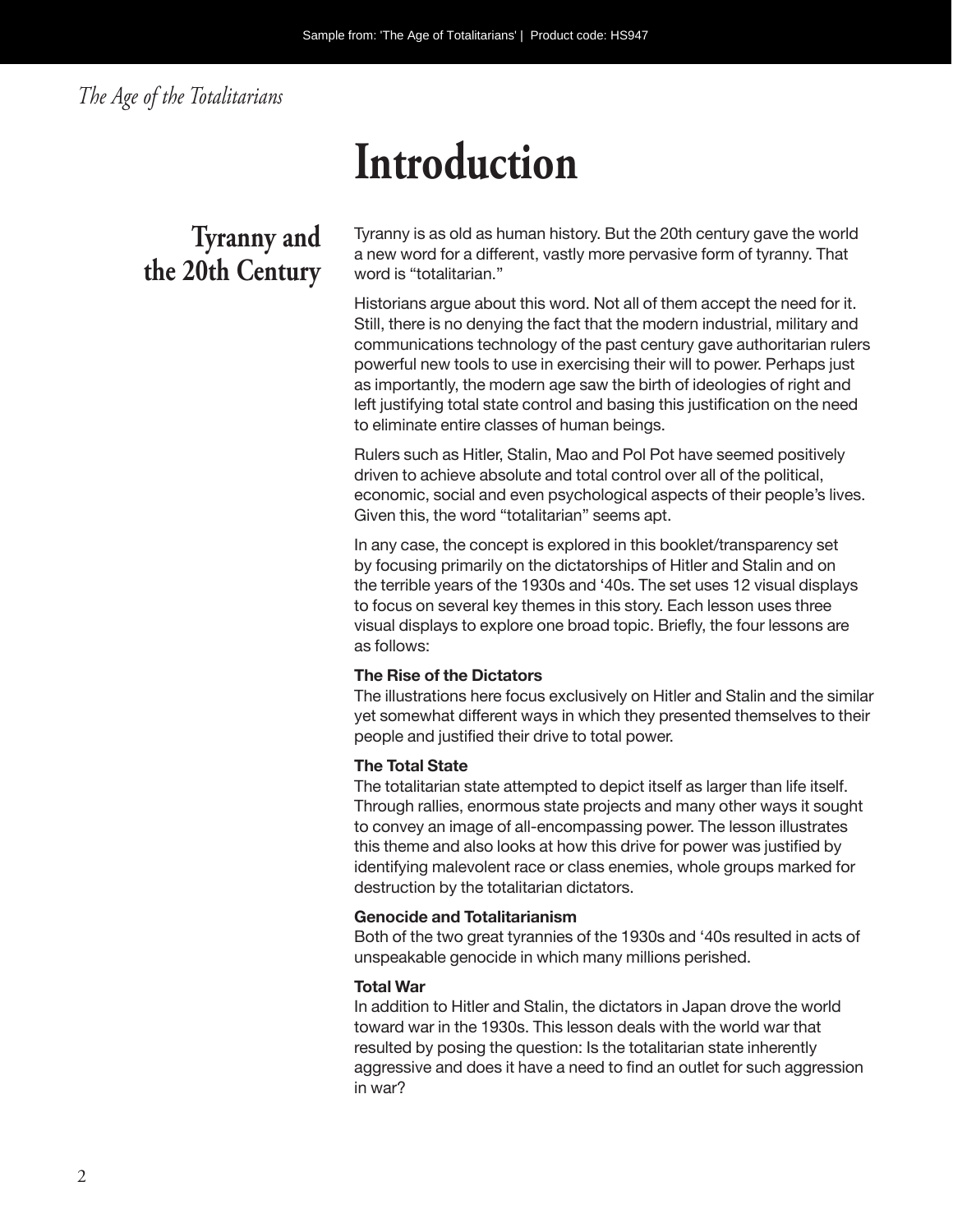## **Using Photos, Cartoons, and Other Visuals to Teach History**

Many textbooks are full of colorful visuals. However, all too often these visuals function primarily as window dressing. They make the text more entertaining, or at least more palatable. Only occasionally do the visuals in textbooks do more than offer simple pictorial reinforcement of ideas already presented in the text. In many cases, they pander to the visual orientation of the young while doing little to help young people master the challenges of the visual media that dominate their lives.

By way of contrast, our approach to using visual materials emphasizes their unique strengths as historical documents. The lessons in this booklet focus students on the visual symbols and metaphors in editorial cartoons, the dramatic qualities of certain photographs, the potential of many images to make abstract ideas more specific and concrete, the implicit biases and stereotypes in certain images, their emotional power, and their ability to invoke the spirit of a time and place. In the process, we make every effort to strengthen students' visual literacy skills in general, as well as their ability to think critically and engage in spirited but disciplined discussions.

# **How to Use This Booklet**

The booklet is divided into four lessons, with three illustrations per lesson. Each lesson consists of the following:

**A BACKGROUND INFORMATION SHEET** This page provides brief summaries explaining the three illustrations on which the lesson is based and their relevance to the lesson's objectives.

**DIGITAL IMAGES** The booklet's PDF allows you to project the images for use in your class discussions.

#### **DISCUSSION-ACTIVITY SHEETS**

Each sheet displays one illustration. It includes a sequence of questions to help you plan an all-class discussion while using the projected images. The questions take students step by step through an analysis of the illustration. If you wish, you may reproduce these pages and hand them out. In addition to the discussion questions on the illustration itself, one or two follow-up activities are suggested. Some of these can be made into individual assignments. Others will work best as small-group or all- class activities.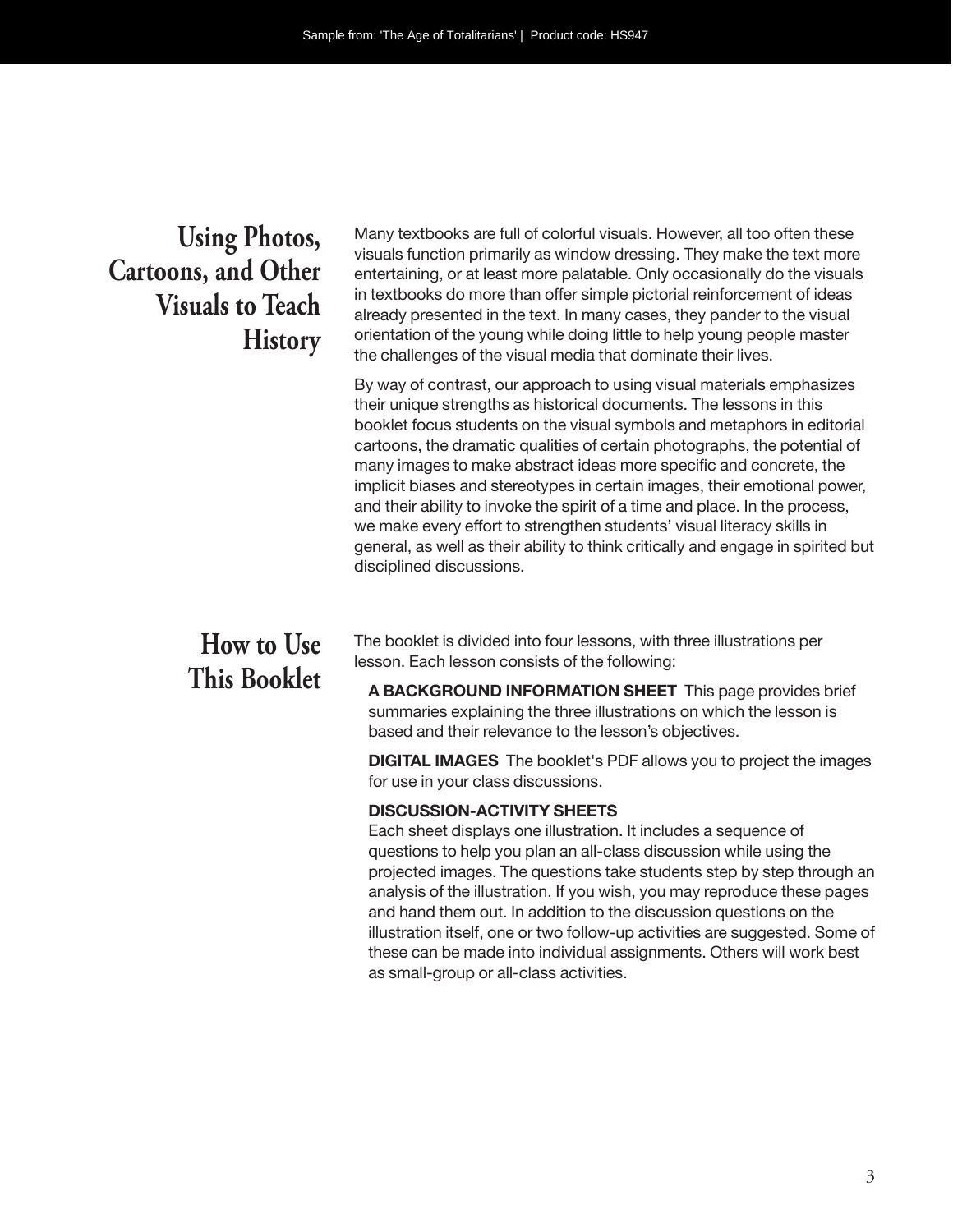1. Students will better understand the concept of totalitarianism and why it came to be used as a label for the uniquely powerful tyrannies of the 20th century.

# **OBJECTIVE The Rise of the Dictators**

*Use the background information on this page to help your students better understand the three illustrations making up this lesson. The questions and activities presented in the rest of the lesson can be used to help students clarify meanings and debate important issues.*

#### **BACKGROUND INFORMATION**

#### **Illustration 1**

Tyranny is certainly not new in human history. But in the 20th century, the modern industrial state made possible a new, more total kind of tyranny, hence the name "totalitarian." The term calls to mind such things as a huge state bureaucracy, a vast secret police and prison network, a system of constant, ever-present political propaganda and total governmental control over the economy and society. Adolf Hitler's Nazi regime is often portrayed as the most brutal example of such a totalitarian system. In the photo on the right, Hitler's rigid stance, salute, uniform and bearing convey a sense of unbending authority and total power. This cult of power was celebrated in huge spectacles, such as the one shown on the left. In them, the individual disappeared into a disciplined mass, a militarized nation in which all independent thought and feeling was to be eliminated.

#### **Illustration 2**

Along with Hitler, Joseph Stalin is the other name most closely linked with the term "totalitarian." By 1929, he was the master of the Soviet Union's communist state. Soviet propaganda depicted Stalin as allknowing and the state as the sole source of all human happiness. The poster on the top conveys the image of a godlike Stalin looking on as his state-guided new industrial order transforms society. Yet, on the right, he was also depicted as a kind, ordinary man of the people. Even sympathetic writers in the West were taken in. But Stalin was to prove that beneath this warm image lay a man driven by fear, spite, sadism and a pure will to power.

#### **Illustration 3**

Hitler and Stalin used all the modern techniques of propaganda radio, film, the press, art, photography and education — to convey a sense of the massive power of the state. Photographer Leni Reifenstahl took the photo on the left of a German athlete at the 1936 Olympics. The photo is subtle but powerful propaganda. Together, the cropping, camera angle, lighting and composition turn this athlete into a symbol of Hitler's new German master race, ready to burst the tight constraints imposed on it by less worthy nations and races. The Soviet poster on the right portrays the communist state as a massive and unstoppable ship, drowning its puny capitalist enemies as it plows the waves toward a glorious future.